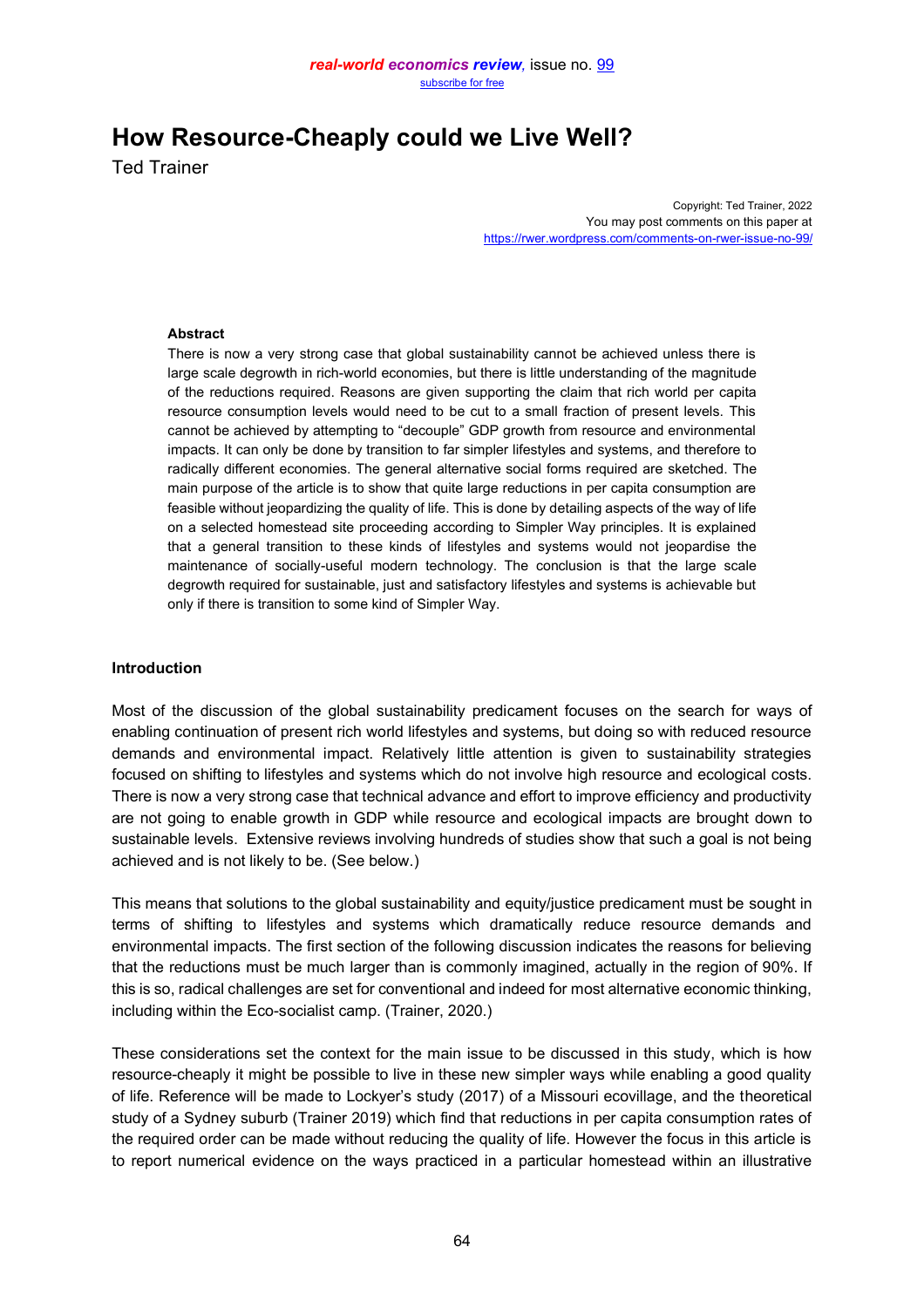sustainability education venture which seeks to proceed according Simpler Way principles and functions.

However it is first necessary to make clear the context for this discussion.

# **The magnitude of the required reductions**

It is not commonly understood how large the reductions would have to be to enable a society that is globally sustainable and just. The World Wildlife Foundation's Footprint measure (2018) estimates the average Australian per capita use of productive land at 6-8 ha. Thus, if the 9-10 billion people expected to be on earth by 2050 were to live as Australians do now, up to 80 billion ha of productive land would be needed. But there are only about 12 billion ha of productive land on the planet. If one third of it is set aside for nature then each Australian would be living in a way that would require about 10 times as much productive land as all people could ever have. Some other measures taking into account factors such as materials consumption (Wiedmann et al., 2015) indicate higher multiples.

To this must be added the implications of growth. If the Australian GDP rises by 3% pa and by 2050 all 9-10 billion people rise to the "living standards" Australians would then have, each year the global economy would be producing and consuming about 18 times as much as it does now. Yet the present amounts are unsustainable; the WWF estimates that the global footprint is now 70% higher than the planet could sustain. This indicates that the 2050 global resource and ecological impact would be in the region of 30 times a sustainable level. (For a detailed derivation of these multiples see Trainer 2021a.)

The common assumption that technical advance can solve the resource and ecological problems without impacting on affluent living standards and economic growth has now been contradicted by a large amount of evidence. Many studies show that despite constant effort to improve productivity and efficiency the growth of GDP continues to be accompanied by growth in resource use. See for instance recent extensive refutations of the "decoupling" thesis by Hickel and Kallis, (2019), Parrique et al., [\(2019\)](https://www.sciencedirect.com/science/article/pii/S0921800919307335%23bib0075), and Haberl et al. (2021) reporting on several hundred papers. This evidence would seem to decisively contradict the faith of the "tech-fix", "Green Growth" and Ecomodernist believers.

The above multiples have profound implications for thinking about sustainability and desirable social forms. The Simpler Way perspective is that solutions to the global predicament cannot be found on the supply side but must be sought in terms of lifestyles and systems involving far less demand. Needs must be met via far less production and consumption in radically different systems, as distinct from in terms of improved efficiency and technical advance. In other words, the focal issue should be what alternatives to conventional goals and means must be adopted to achieve sustainability with a high quality of life? It is now necessary to indicate the kind of lifestyles and systems that could enable this.

# **What social form might enable such large per capita reductions?**

The Simper Way perspective (TSW, 2017) is that the foregoing context determines that a sustainable and just world cannot be achieved unless the basic form of social organisation has the following characteristics:

x Most people live in small, highly self-sufficient and self-governing local communities in control of their zero growth local economies.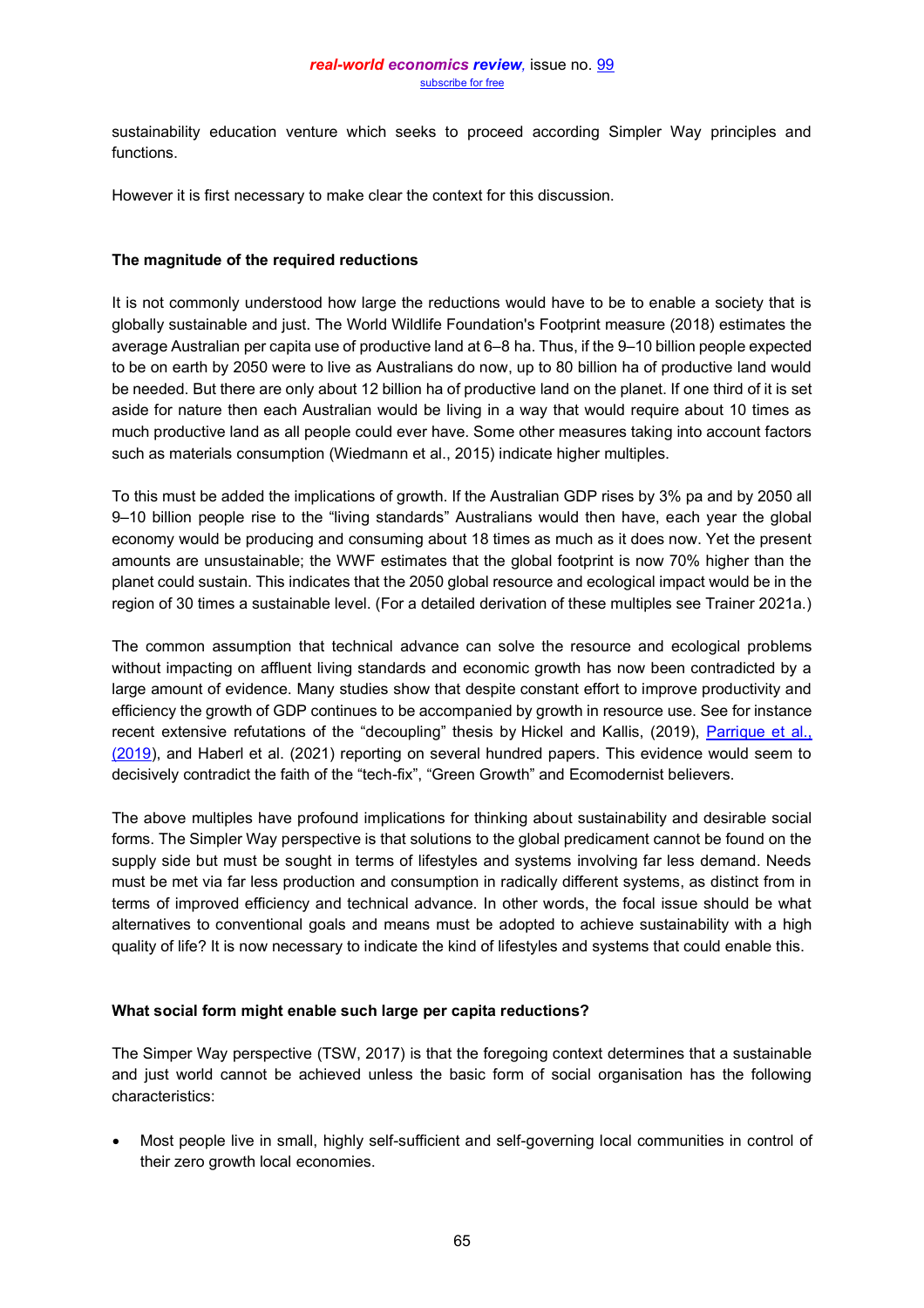- Strong cooperative and collectivist values and arrangements (e.g., commons, committees and working bees), ensuring for example that there is no unemployment and all have a valued livelihood.
- A minimal role for market forces. A needs-driven economy rather than a profit-driven economy; i.e., basic production, distribution and development decisions made by town assemblies focussed on maximising the welfare of all.
- Community self-government via thoroughly participatory processes such as town meetings and referenda.
- Above all, a culture of willing sufficiency, collectivism and especially frugality, in which life satisfactions derived from non-material pursuits.

These ways do not imply that there could be no cities, professional services and training, universities, high tech research or modern health care, or mass production of basic necessities etc. (For the detail see TSW 2017, and TSW.2021b.)

The dramatic reduction in resource and other costs is enabled by the smallness of scale, the integration and proximity within small settlements and the spontaneous action of familiar citizens. There can easily be intensive recycling, overlapping functions (e.g., "wastes" become garden fertilizer), reductions in overheads (such as offices, packaging, transport), and synergism. These effects are illustrated by a study of egg supply discussed below. (Trainer, Malik and Lenzen, 2019.) This and the Remaking Settlements study (Trainer 2019) show how the agribusiness system for providing food can be replaced by localised systems based on home gardens, collectives, commons, "edible landscapes" and small farms. (Smaje explains how Britain could feed 80 million with 15% of the workforce on small farms: 2020.) Similarly the egg supply example shows how most sewer and garbage disposal systems could be eliminated and replaced by closed nutrient loops whereby all animal, garden and human "wastes" are recycled to nearby soils, also eliminating the need for artificial fertilizers.

Attention needs to be drawn to the synergistic, "knock-on" or feedback effects within integrated systems. In conventional economies adding one new product adds dollar, resource and ecological costs of many kinds. More trucks need to be used to distribute it, meaning more road wear and accidents, more emergency wards and insurance offices and legal costs etc. However as the egg supply example illustrates, shifting to local supply paths can not only reduce or eliminate costs in many areas, such as less road accidents, but also generate benefits such as providing fertilizer. This reflects the Permaculture principle of designing systems to maximise the number of automatic and overlapping functions each element performs.

These brief indications of the Simpler Way approach set the context for the following case study of how extremely low per capita resource costs might be in viable and attractive communities. It is not being assumed that all people would need to live as is described; some people would need more elaborate and resource-expensive provisions, some would specialize in professions and some would live in cities. The intent is to show that in general remarkably large reductions are possible.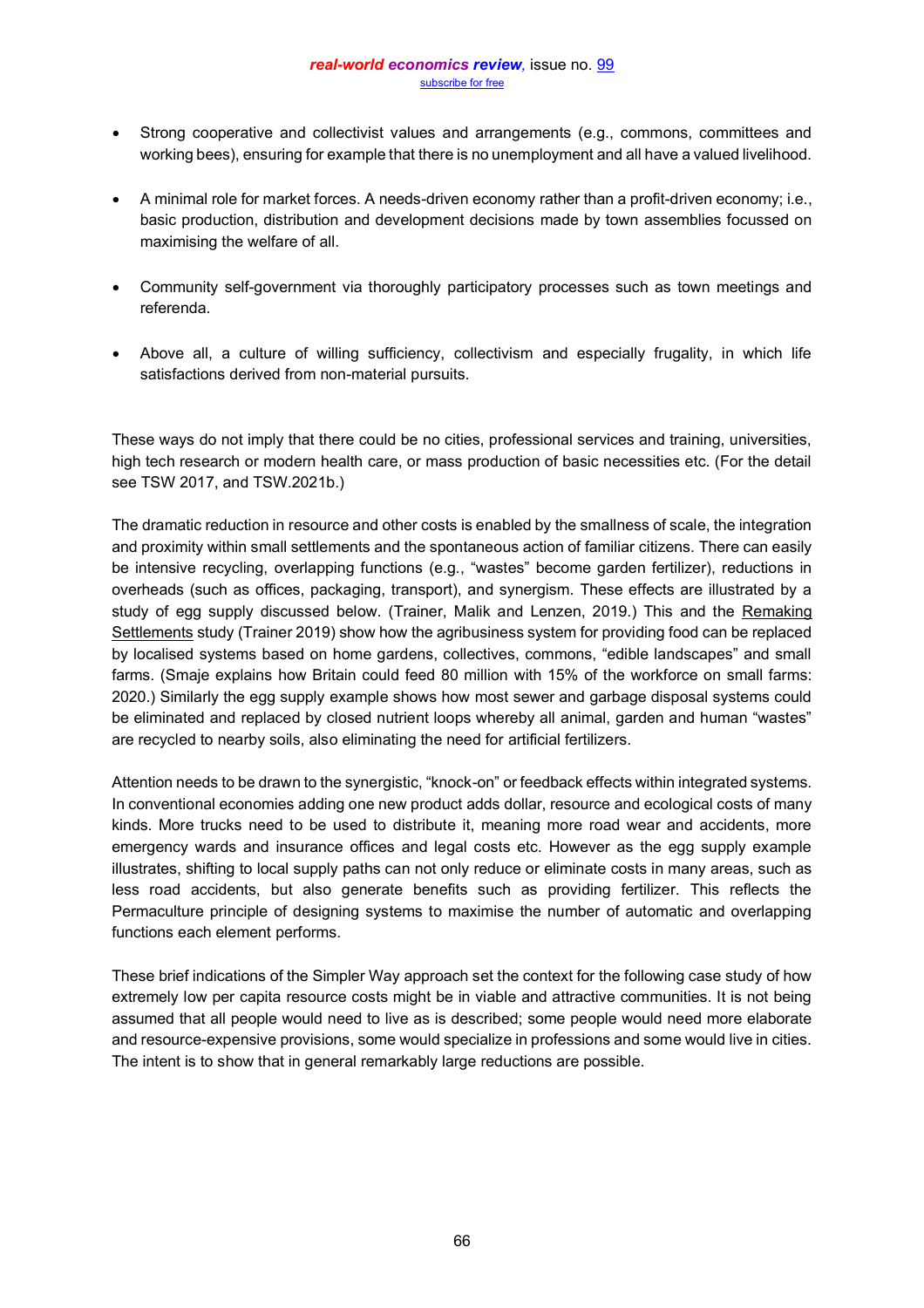# **Evidence from Pigface Point homestead.**

Since the mid 1980s Pigface Point has been developed as a non-profit educational site in the Sydney region introducing visitors to Simpler Way ideas and practices. It is an isolated homestead plus caretaker's cottage within 100 ha of bushland, rather than a community although at times around ten people have lived in the two households. It is not connected to normal power, water, sewage, garbage or postal services. The following per capita evidence refers to the practices and consumption levels of the main long term residents. In a few instances costs are estimated assuming circumstances that do not exist at the site but which could do so if the surrounding locality took the form being advocated, e.g., if neighbourhood workshops and community orchards were close by. In these cases reference is made to findings from the Remaking Settlements study (Trainer, 2019) which explores how an outer Sydney suburb might be restructured to maximise self-sufficiency and minimize per capita dollar and resource costs for individual households.

The findings describe what at first sight most would probably regard as unrealistically austere lifestyles. However no deprivation or hardship is involved. It is a matter of finding alternative ways of providing what is needed for a quite satisfying life via practices, pastimes and values that do not involve conventional resource-intensive activities or supply paths. Obviously the extent to which most people in consumer society could be persuaded to adopt these ways and to find them satisfying is problematic since they involve levels of consumption, travel and possessions that would be regarded as unacceptable in present consumer societies. The prospects for transition towards these ways depends on whether a very significant cultural change reversing the present obsession with growth and affluence can be achieved. But that is not the concern in the following discussion. (It is addressed in Trainer 2020b.) The intent here is to show the potential for achieving very low material resource consumption rates through action on the demand side.

# **Food**

Although vegetable gardens, orchards and poultry meet some of the site's food demand these sources a have not been maximized due to time that has to go into conducting the educational tours. They have been developed as indicators of what is possible, just as the site has several small examples of earth building to point to alternatives in this domain. It is therefore more meaningful to discuss the food sector in terms of the potential which the Remaking Settlements study derived, with some reference to practices at this site.

The study found that if the nearby outer Sydney suburb was designed on Simpler Way principles almost all food could conceivably come from within its boundaries, via home gardens, community gardens, neighbourhood commons. Edmondson, (2020) found that there is sufficient land within the city of Sheffield to meet its fruit and vegetable needs. However suburbs and towns should be surrounded by nearby small farms as Smaje details in Small Farm Future. (2020.) The book shows how a UK population of 80 million could be fed by only 15% of the workforce on small farms. Small farms have the highest yields and the most efficient performance, and many social and ecological benefits not captured by conventional economic measures. Some would be community-owned cooperatives. Little food would need to be exported from most regions or imported into them.

Following are some of the ways whereby resource and dollar costs of localized agriculture would be far lower than those associated with the agribusiness-supermarket path. Several of these are practiced at the Pigface Point site.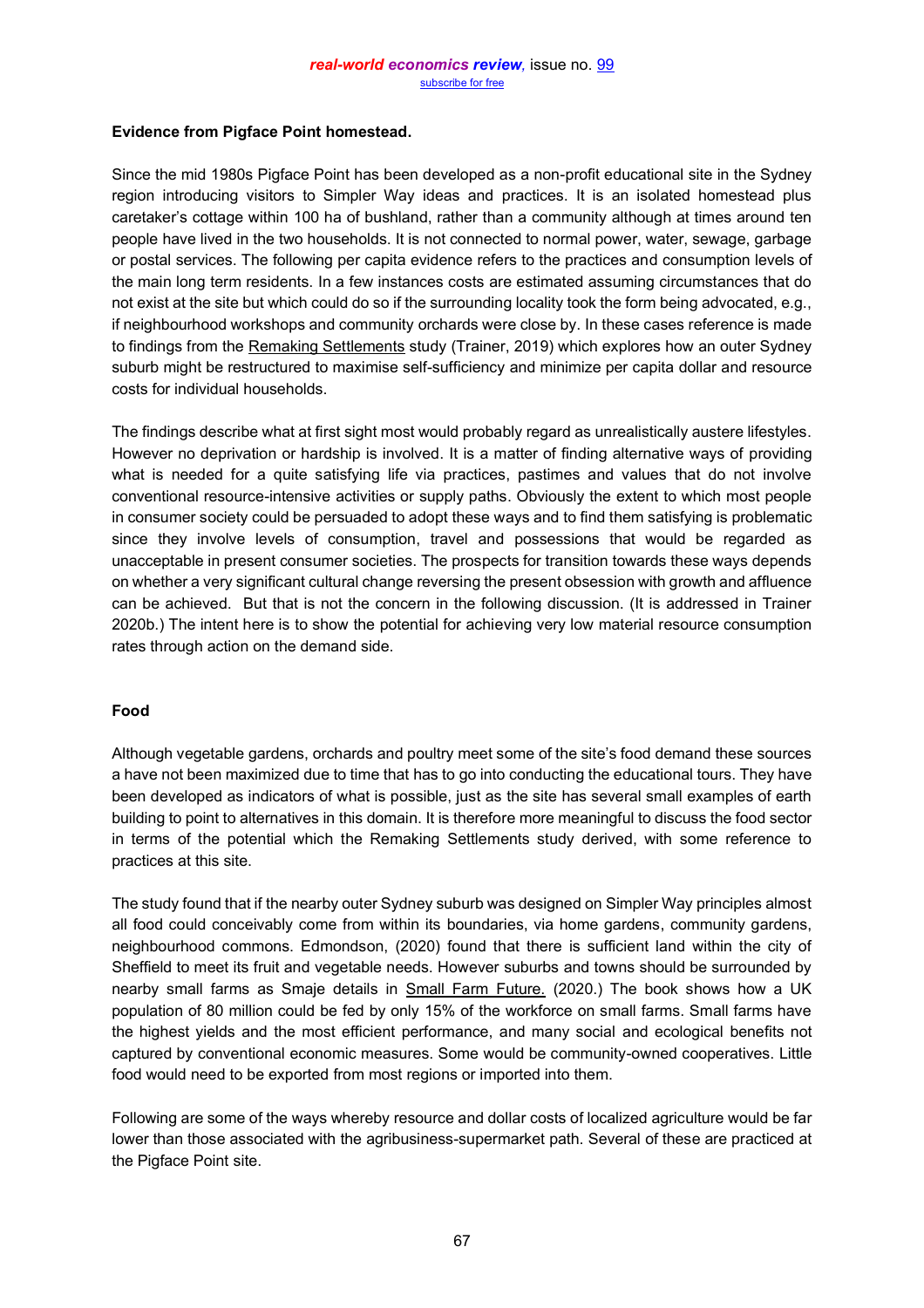All household "wastes", including from kitchens, gardens, flush or composting toilets and animal pens would be recycled to gardens via fish ponds, compost heaps and methane digesters producing useful gas. This could completely eliminate the need for artificial fertilizers. Fish would be produced in small cement tanks and local ponds, linked to aquaculture, hydroponics and gardens taking the nutrient-rich waste water. Poultry can free-range clearing and fertilizing orchards and gardens.

Within settlements there can be many community owned and run "commons", e.g., orchards, nut groves, olives, herb patches, bamboo clumps, woodlots and forests, ponds, dams and tanks. Many of these would be developed where roads had been dug up, given the greatly reduced need for transport. (See below.) Committees could organise the maintenance of the commons, and working bees would do the "work". These public spaces could contain many forest gardens and "edible landscapes", providing free mulch, fuel wood, timber, honey, nuts and fruits.

The commons would also produce various materials as inputs to local small firms and hobby and craft production, including timber, reeds, leaf oils (e.g., lavender, eucalyptus) and other plant-based chemicals, vines and rushes for baskets, creosote from wood fires, and clay and earth for pottery and building. They would also provide grazing areas within orchards. The community would build and operate cooperative fish tanks, ponds, processing and storage sheds, and greenhouses to enable some production of bananas, winter tomatoes etc.

Produce would go to kitchens with almost no packaging, preserving, marketing, fertilizer, transport, energy or waste removal and treatment costs and with no advertising or marketing cost. Almost all transport could be via hand baskets, bicycles, and horse and cart. There would be little need for energy intensive storage such as refrigeration, because fresh food would mostly go directly from the gardens to the kitchen when needed. Neighbourhood freezers might be used, meaning that not every house would need a refrigerator.

A significant amount of grain and dairy products might have to be imported, ideally from farms within only a few kilometres. Permaculture principles, such as intensive use of permanent and tree crops, would almost eliminate the need for ploughing, possibly enabling horses and donkeys to do most of the cultivating and carting needed (given the short distances), as well as being leisure resources.

Ideally far less meat would be eaten, greatly reducing the land areas, infrastructure and resource costs. Meat could mostly come from small animals such as rabbits, fish and poultry, living within settlements and benefiting from free-range conditions.

These practices would mean that there might be very little need for energy inputs into the food producing sector of the economy. For the home garden, commons and edible landscape sectors there would hardly be any dollar and energy costs. The small farm sector would be where items such as shared tractors would involve relatively low costs.

In the conventional US food supply system energy costs per person are high, around 26 GJ/person p.a. (not including the 20% of food production exported.) (The Choose Energy Team, 2019.) Half this energy cost is incurred beyond the farm gate. If the energy costs embodied in trucks, silos, ports, fertilizer and chemical factories etc. were added the figure would be increased significantly. In addition there are large ecological costs associated with the agribusiness path whereas the local alternative improves soils while yielding co-products such as methane, fertilizers and pest control along with social benefits such as community cooperation, interaction and cohesion.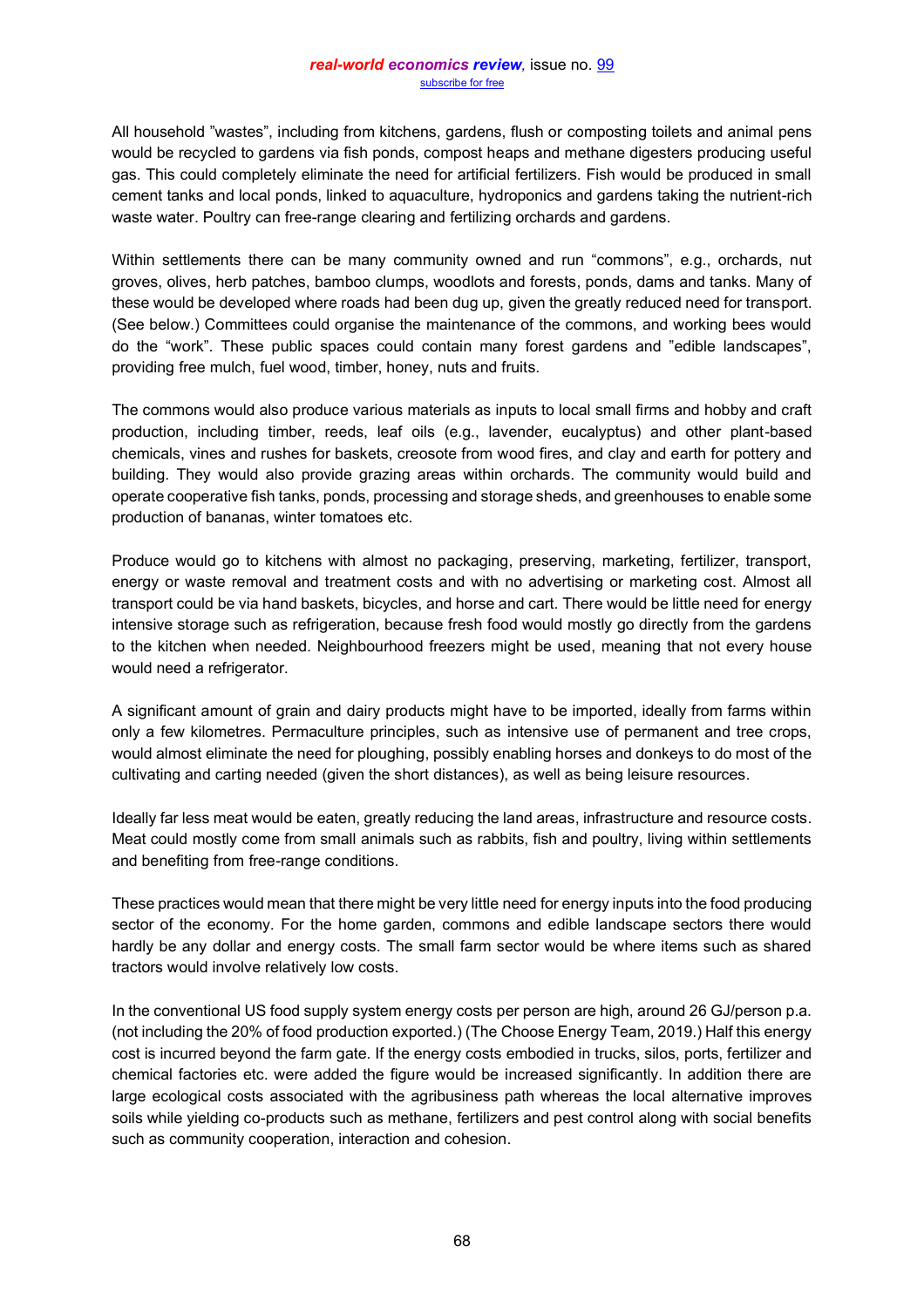The Remaking Settlements study estimated that the total running energy cost plus embodied energy cost for a localised agriculture might be 192 MJ/person/y, in the region of 0.5% of the agribusiness path, and again the percentage would be lower if embodied energy costs were included in the estimates for the conventional path.

The study of egg supply by Trainer, Malik and Lenzen, (2019) makes clear magnitude of the resource and dollar cost reduction potential and the reasons for these. It was found that both these costs per egg were in the region of 1-2% of those for agribusiness-supermarket path. The supermarket egg has a vast and complex global input supply chain involving fishing fleets, agribusiness, steel mills, coal mining, power stations, shipping and trucking transport, silos, warehousing, chemicals, infrastructures, supermarkets, storage, packaging, marketing, the finance, advertising and insurance industries, waste removal and dumping, computers, a commuting workforce, and highly trained managers and technicians. It also involves the damage to ecosystems and soils associated with agribusiness, including non-return of nutrients to soils, acidification and toxicity from use of artificial fertilizers and pesticides, and carbon emissions.

However eggs supplied via backyards and community cooperatives can avoid almost all of these costs, while enabling immediate use of all "wastes". Recycling of kitchen scraps along with free ranging can meet total poultry nutrient needs. Poultry and other animal manures, including human, can be directly fed into compost heaps, methane digesters, algae and fish ponds, thereby eliminating the need for inputs to village food production from the fertilizer industry. No transport, packaging, chemicals, feed mills, marketing or expert personnel or waste removal need be involved. Management, care and maintenance of systems can be largely informal, via spontaneous discussion and action. No dollar costs for labour need be involved. In addition cooperative care of animals adds to amenity and leisure resources and facilitates community bonding.

These effects are enabled by the smallness of scale, the proximity of functions (e.g., gardens close to animal pens), design for overlapping functions (free ranging fertilizes orchards and reduces fruit fly lava), and cooperative social organization. These concepts can apply to many other domains, including other food items, dwelling construction, clothing supply, many services, and especially to provisions for leisure, entertainment and education.

# **Water**

Within-house use of potable water at Pigface Point is around 8 litres/pp/d, from rainwater tanks, and another 65 litres/pp/d is used for toilet flushing and irrigation pumped from a wetland. The potable figure is around 4% of the US and Australian household averages. (Water Footprint Calculator, 2020, National Poly, 2018, Indoor Water Use at Home, (2020.)

By far the most important issue regarding water is not household use but the demand generated by the conventional agribusiness system. Australian farm water use (ABS, 2021a) corresponds to 820 litres per person per day, even when exported food is excluded. This is around 16 times the Pigface Point figure, although the latter does not include all food consumed at the site.

In a localized food supply system water demand would be greatly reduced by use of many permanent crops, especially trees, mulching, recycling of water from households to gardens, and much reduced meat consumption. (Blazey, 2020) estimates that it can take 2,000 times as much water to produce a kilo of meat as it does to produce a kilo of vegetables. There would therefore be large reduction in need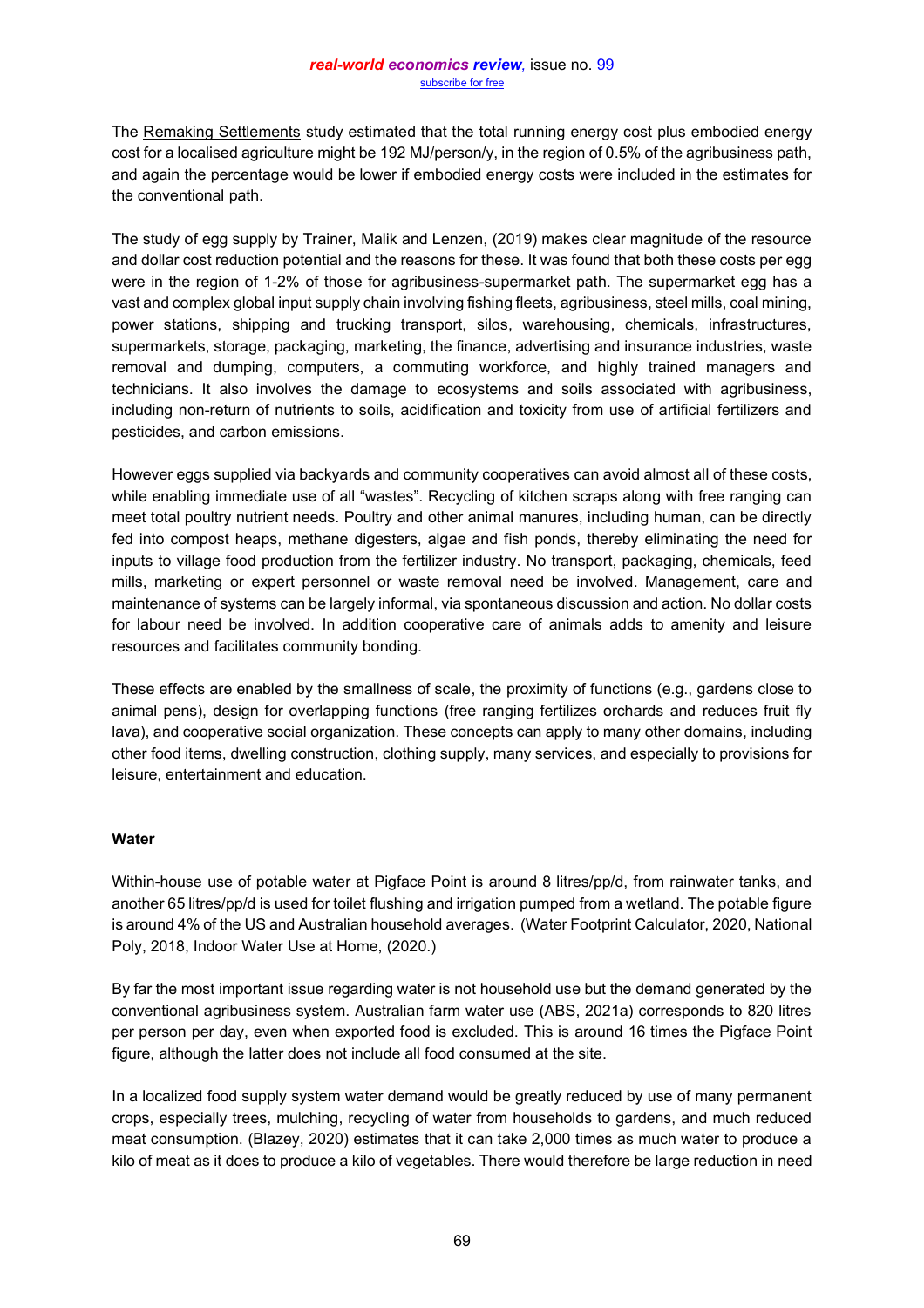for big dams, mains, large pumping stations, and the bureaucracies to run them. Windmills and small electric pumps would do most of the pumping of fresh and waste water.

Settlements would be landscaped to retain rainfall through use of earthen bunds, swales and ponds, eliminating the need for concrete sewer and storm water drains and pipes. Storm runoff would be channeled above ground to ponds and soak-in areas where fruit trees were planted. Few if any underground pipes, mains or concrete works would be needed. Above ground systems are easily monitored and repaired, unlike underground systems.

All water used on the Pigface Point site is collected there, so no water rates are paid.

#### **Garbage and Wastes**

Apart from packaging from purchased food items almost no non-biodegradable garbage is generated at the site. All kitchen and garden "wastes" go to compost heaps etc. Almost all clothing and footwear is old and patched/repaired, and eventually becomes cleaning rags and is then composted. Worn out devices are dismantled and components placed in the workshop storage racks. In a sensibly designed settlement household and animal pen "sewage" would be piped to productive ponds and methane digesters for recycling of all nutrients. Thus, there would be very little need to transport garbage to dumps or to deal with solid waste, and none for dealing with sewage. No water, sewage or garbage rates are paid this site although occasionally a small amount of material is taken to the local tip.

#### **Clothing**

All "work" at the site, both physical and at a desk, involves no travel so tough old and threadbare clothing items are suitable and therefore expenditure on clothing and footwear is negligible. A pair of trousers might be worn every day for a month or more. Approximately one pair of sandshoes per person is purchased each year. Slippers and sandals are homemade and repairing, darning and patching are winter fire-side hobbies. Total clothing and footwear costs are in the vicinity of 30 c/pp/d. The national average is \$2.5/pp/day. (A.B.S. 2017) and the national average purchase of new clothing has been estimated at a remarkable 27 kg p.a. (Pepper, 2017.)

# **Housing and buildings**

The main house built in 1946 is a modified army storage igloo, now of fairly normal house appearance. The conventional "fibro" caretaker's cottage was home built in around 1970. The site uses small animal shelters to illustrate forms of low cost alternative earth building.

Dwellings, storage sheds, community buildings and small business premises can be built from local earth, stone, wood, or straw bales, at very low dollar and resource cost, and with lifetimes of hundreds of years. Floors can be made from rammed earth surfaced, e.g., with turpentine and beeswax. Some roofing can be earth (sod) over a waterproof membrane on timber supports, or domes and vaults from mud bricks requiring no reinforcement or scaffolding. These are widespread in the Middle east. (For illustrative images and techniques see Rodriguez, 2014.) Weather proofing can be provided by a thin layer of cement over chicken wire reinforcing. Most roofing might eventually be ceramic tiles made from local clay and wood-fueled kilns. Research would go into the production of durable sealers and paints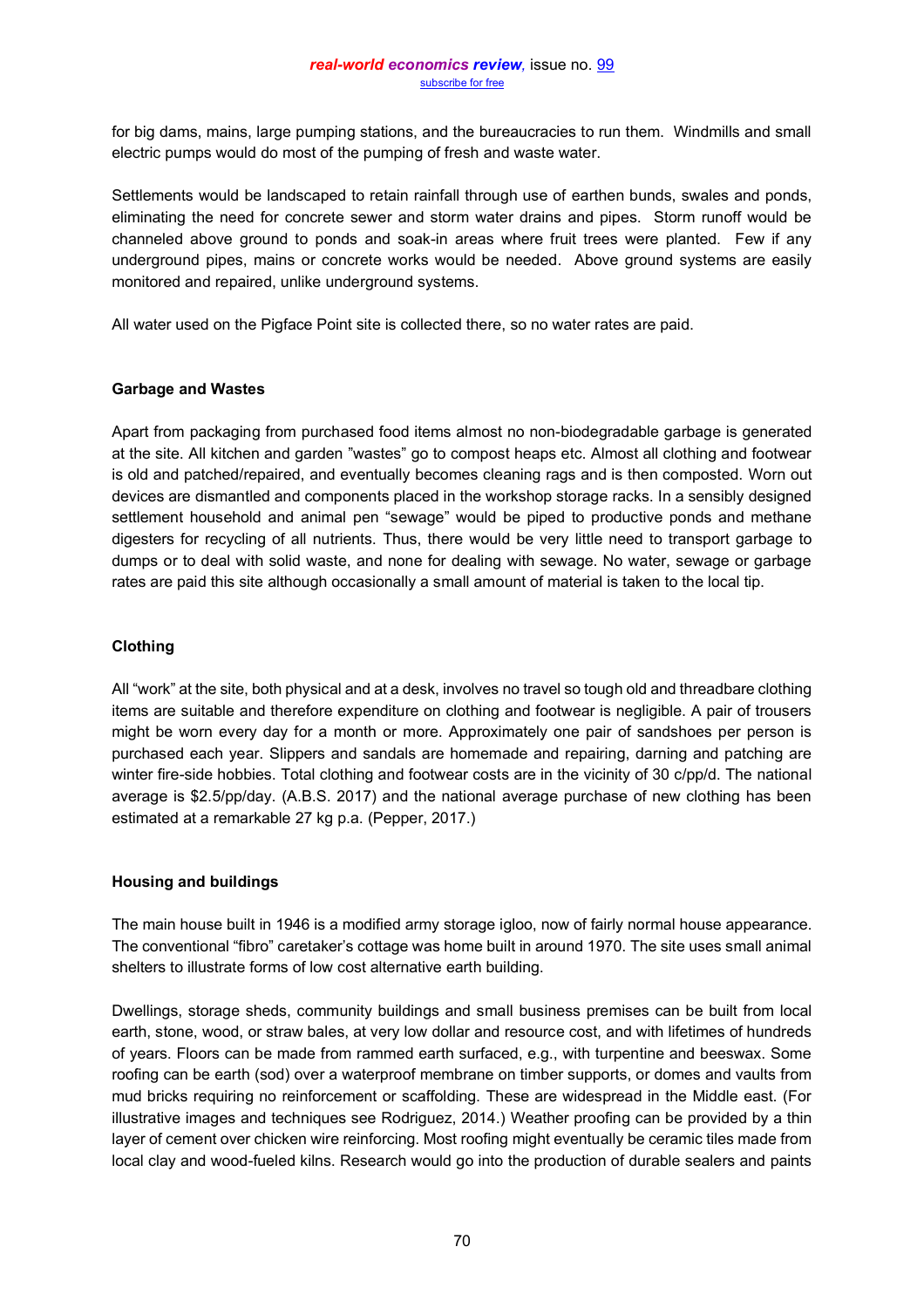from local plant, earth and animal sources. For example earth walls can be sealed with the traditional whitewash made from lime and milk.

In the alternative local economies envisaged people would have much more time for home-making, and therefore for cooking on wood stoves equipped with hot water jackets and tanks. A more vegetable based diet would reduce the amount of cooking needed. Rugs mostly made from wool could replace most carpets, eliminating the need for vacuum cleaning. Matting, seating and screens as well as baskets and hats can be woven from local reeds, rushes and willows.

Following are costings for a quite small dwelling constructed according to these kinds of principles and practices, illustrated by a model at Pigface Point. This is a fairly conventional house with rammed earth walls and floors and corrugated iron roofing, with a floor area of approximately 65 square metres. Walls and the ground floor would be made from rammed earth taken from what would become an underground cement-lined water tank with a volume of 23  $m<sup>3</sup>$ . Corrugated iron roofing is assumed but might be replaced eventually by tiles from a local wood-fired pottery. To be built today paying retail prices for new materials the construction cost would be around \$7,000, or 9.6 cents/pp/d assuming a 100 year life time and two occupants. This does not include labour as building could be carried out by the owners with the assistance of friends and an expert builder who could be paid by working on his other projects.

This construction cost compares with \$155,000 for the low end of the range for Australian houses, and \$450,000 for the high end, (Home Guide, 2021.) The average conventional house area is 186 m<sup>2</sup>, 2.9 times as large as this model, with a cost of construction per square metre of \$1,393 (Delahunty, 2020), compared with \$108 for the alternative, a ratio of around 13/1. (The average new Australian dwelling being built is around  $245 \text{ m}^2$ .)

It is important to recognize the effect of bank loans and tax. If building a medium sized conventional house costing \$250,000 involves a loan of \$160,000 then \$240,000 or more might have to eventually be paid back to cover interest. To be able to do this might require \$320,000 to be earned because about 30% of income will have to be paid in tax. The total to be earned to pay for the house, including the \$90,000 from savings, the tax on income, the bank loan plus interest, and the tax on that amount of income would therefore be around \$440,000. The foregoing cost of the alternative house is so low that a loan is unlikely to be necessary, and for very low income earners negligible tax would be levied on income. Thus the amount needing to be earned to obtain an average conventional dwelling could be around 63 times that for the alternative. For houses of equal area the ratio would be 23/1.

Ten years ago Milne (2013) estimated the embodied energy cost of materials for the average conventional house at 1000 GJ, (i.e., not including the energy cost of construction) so it is likely to be significantly higher now. The above alternative described above has an estimated energy cost of 40 GJ, or about 11% of the cost per square metre of a conventional house. Two thirds of this cost is due to the corrugated iron roofing. This could be completely avoided by use of domes and vaults made from mud bricks. These dwellings and community buildings can be large and apart from doors, windows and the fitting out of interiors, and if home built would involve almost no dollar or energy cost. (Rodriguez, 2014.)

Premises for most local firms, shops and community facilities such as libraries and community stores, workshops and meeting centres, could be built following these sorts of principles; mostly quite small, simple, built from mud, straw bale or rammed earth etc. plus locally grown and milled timber. Many such structures are still in use in Europe, especially the UK, although constructed several hundred years ago. These houses can be beautiful, decorated in a wide variety of styles, making the landscape unique and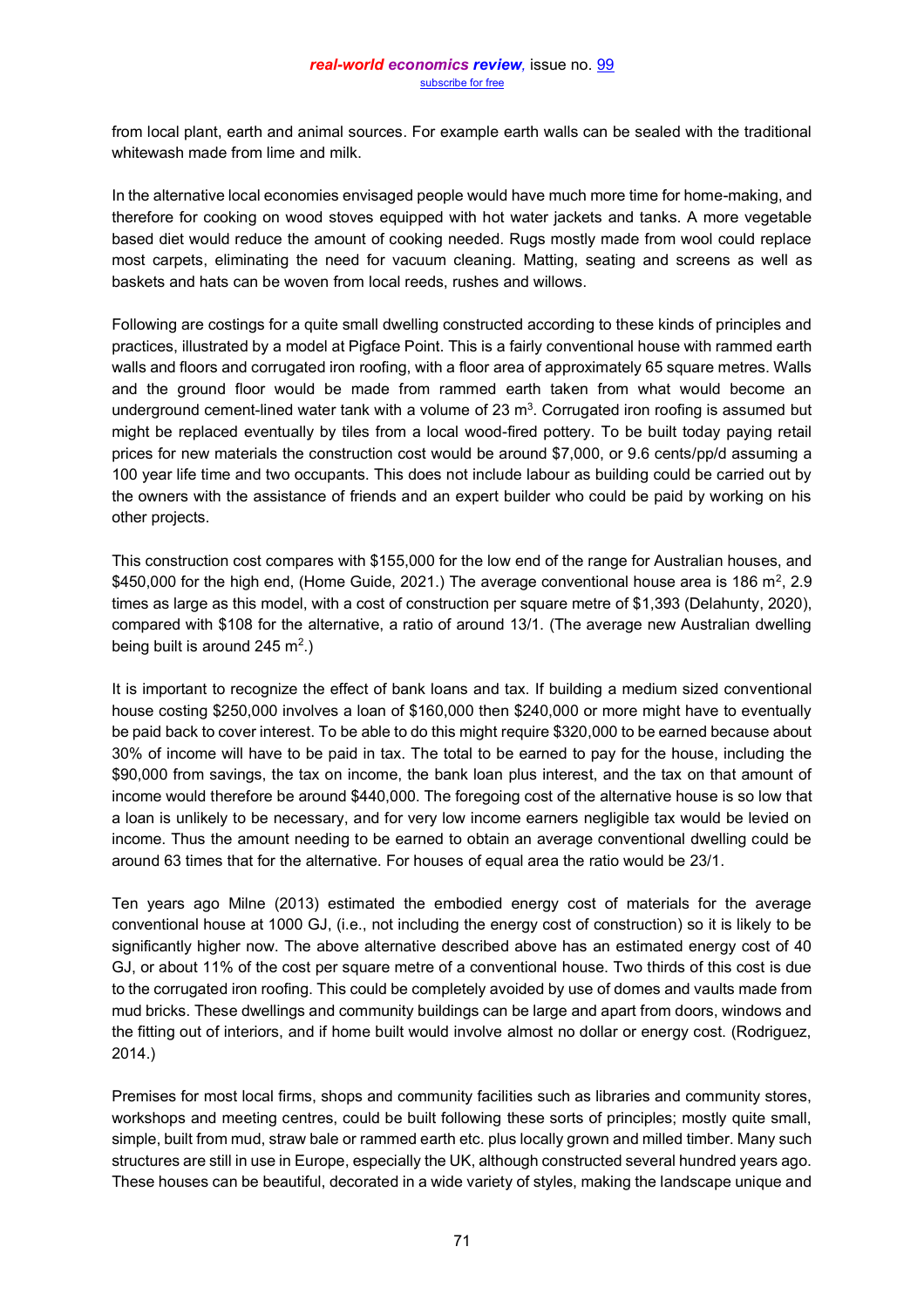interesting. For many people, designing and building their own home at a relaxed pace would be one of life's most satisfying adventures.

In present affluent-consumer societies many would not opt for the kind of alternative housing described above but it should be considered in relation to the context of severely limited planetary resources, and the enormous unmet need for housing in rich and poor countries. What kind of house might the planet be able to provide for 10 billion people? Even in Australia in 2019 there were 148,500 families on the waiting lists for public housing. (Institute of Health and Welfare, 2020**)**, large numbers who will never be able to afford a conventional house, and 120,000 homeless on any given night, including about 18,000 children under 10 years of age (Sheltered by Grace, 2021.) Yet as noted above, the average new house being built in the country has the biggest floor area in the world, around 245 square metres. (ABS, 2021b.)

# **Tools, appliances, hardware and materials**

The site's workshop has a 12 volt bench drill, grinder and lathe, all homemade and solar powered, but no other power tools. Most work is by hand tools, many of them around 80 years old. The gas stove is about the same vintage. The fridge and the gas water heater are the only other appliances, apart from the home-made open fire and washing machine.

Because most new buildings could be made from earth, straw bales, stone, bamboo and wood there would be little use of energy-intensive metals and plastics. There would be research into plant sources for chemicals, adhesives, medicines, paints, lubricants, fibres and fabrics. Most of the questionable synthetic chemicals in use today would not be necessary. Design would focus on minimizing problematic materials. For instance, furniture and sheds can be made without metal fasteners, by use of wedge and dowel-peg joints. (Mikey77, Undated).

Some materials would be produced in bulk in large regional or national factories, such as fabrics, light steel, irrigation pipe and chemicals, and distributed to many small factories, hardware stores and workshops. Demand for paper would be greatly reduced and might be met from local forests and recycling. Eventually roofing iron could be slowly replaced by ceramic tiles made from local clay.

#### **Transport and travel**

These very significant energy and dollar items could be greatly reduced in the alternative lifestyles and systems envisaged. There would be little need for transport to move people to work places because much less work in offices and factories would need to be done, and most work places would be localised and accessible by bicycle or on foot. The few large factories would be close to towns and railway stations. Fewer goods would need transporting and distances would be shorter. Neighbourhoods and their surrounding regions would be leisure-rich, reducing long distance travel for holidays and tourism. (See below.) The vehicles in most use would be bicycles, with some but relatively little use of buses and trains. Horses could be used for some transport, especially carting food from farms to towns and returning nutrients to the farms. Horses consume no oil, can refuel themselves, reproduce themselves and do not need spare parts or expensive roads. Most urban roads and freeways would be dug up and the space used for gardens and other commons.

The typical Pigface Point travel distances are 1-3 km to local shops by foot, bicycle, car or train each week plus an infrequent 20 km train trip to the city. For households within bicycling distance of towns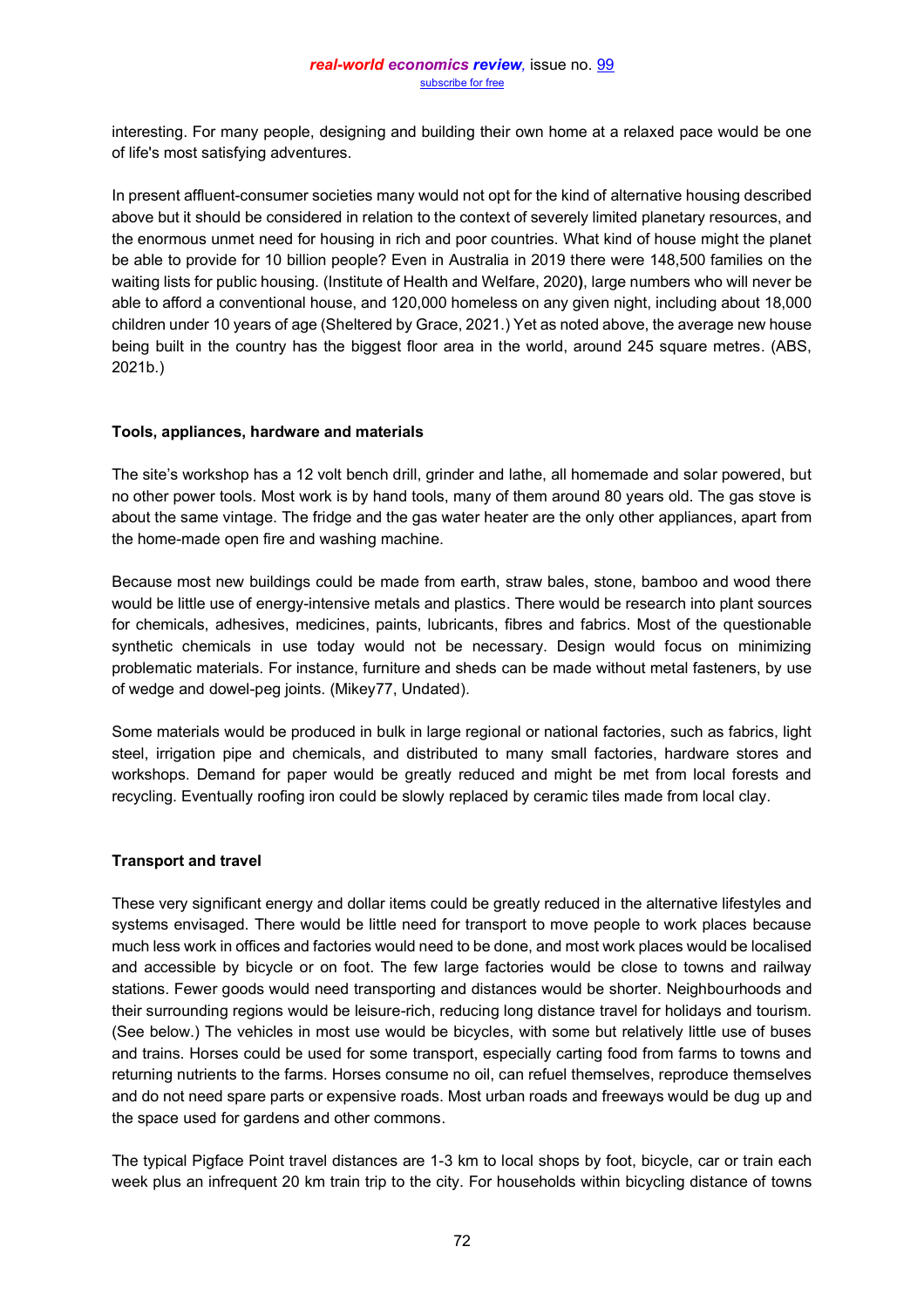in the new settlements there might be almost no transport energy or dollar costs. The Australian per capita expenditure on transport by members of the average household has been estimated at about \$14 /pp/d by the ABS (2017) and \$19 by Beck and Newman (2016), which corresponds to approximately \$6,020/pp/y.

# **IT**

The way of life being described has little need for information technology, although at this site about half of each day is spent at a desk writing, emailing, browsing and maintaining a minimal website. No use is made of electronic media for leisure purposes. According to McCrindle Research (2018) Australians average ten hours and nineteen minutes each day at work and in leisure time attending to electronic media. Jacobo (2019) reports that Australian teens spend more than 7 hours a day watching screens, not including school work. This means that in the Remaking Settlements suburb over 40,000 person-hours a week are being devoted to watching soap operas and playing electronic games when they could be being put into community activities.

IT would have an important role in running small firms and farms and keeping community records, and at the wider level of larger regional factories, hospitals, railways, universities and research establishments etc. Electronic media would be important information sources, especially locally run radio. But ideally the currently vast amount of time, talent and resources going into providing and consuming trivial electronic entertainment would be dramatically reduced, because most people would have more important and rewarding things to do. There would be hobbies, arts, crafts, community issues to discuss, working bees and committee meetings, activities in the community workshop to engage in or watch, mini-cafes and common rooms nearby, many friends within a few metres, the drama and poetry etc. groups, and the many sources and activities organized by the leisure committee.

# **Leisure**

Leisure and entertainment are major cost items in consumer society, and major sources of savings in the alternative. The field has been partly dealt with above, in terms of developing leisure-rich communities and the need for far less time to be given to paid work, enabling much more time to pursue leisure interests. At present leisure time is mostly spent in the passive consumption of fleeting entertainment produced by corporations or professionals, especially via TV and IT, in travel and in purchasing and consuming goods and services. The quality of most electronic entertainment material is "spiritually" miniscule if not negative, evident in TV content, game shows and especially the violent and destructive nature of computer "games". In addition much leisure time and expenditure at present goes into purchasing; shopping is a major form of entertainment. These phenomena are due in large part to the existence of dormitory suburbs which are "leisure deserts", also lacking arrangements such as committees and working bees that would provide leisure opportunities.

Simpler Way lifestyles, settlements and nearby regions would be leisure-rich. The community itself would be a spontaneous leisure resource. A walk around a typical eco-village involves one in conversation, observations of activities in familiar firms and farms, and the enjoyment of an enthusiastically gardened landscape. In the new towns the leisure committee would organize events such as public facilities, festivals, celebrations, concerts, dances, visits, field days and local holiday options. Locally focused and operated media, especially radio, could further enhance leisure resources. The many local artists and crafts people would be keen to display and teach their skills. Thus the leisure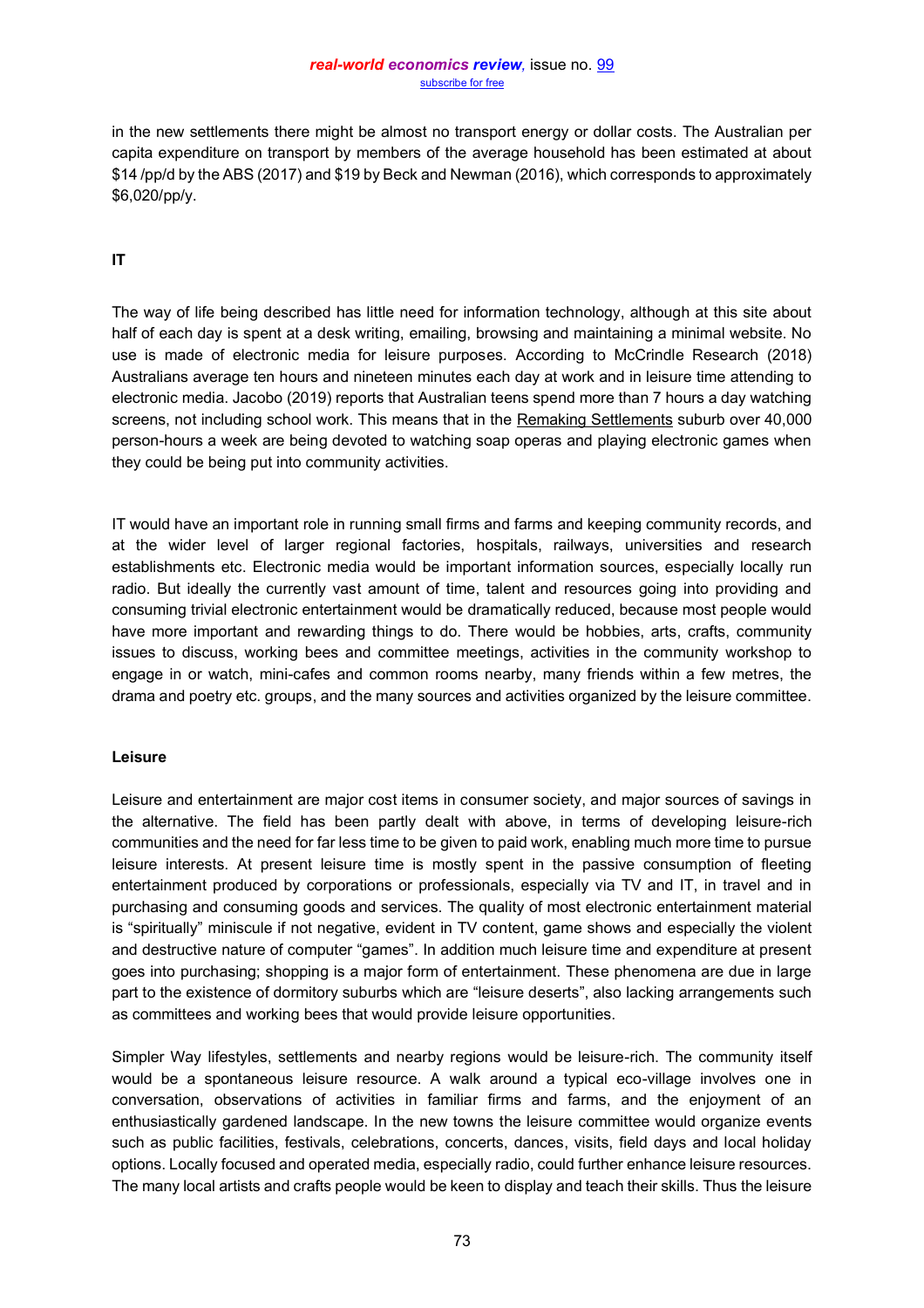and cultural committee would be one of the most important in the town or suburb. For these reasons it is likely that there would be far less desire than there is now to purchase leisure and entertainment, or to travel for leisure, let alone to travel overseas.

At present any town or suburb includes many talented musicians, singers, storytellers, actors, comedians and playwrights, unable to do much performing because the globalised entertainment industry only needs a few super-stars. These people would have several days a week to practice their skills and would be appreciated for their (largely unpaid) contributions to the many local gatherings, concerts and festivals. Much of the time spent in productive activities such as gardening, making things and arts and crafts will be enjoyable, as would involvement in working bees.

This is the context in which the leisure and holiday situation at Pigface Point is to be understood. The main resident does not leave the homestead for holidays or watch TV and hardly ever goes to a restaurant or theatre. He has not boarded an aircraft in several decades, and has never done so for leisure. There is no distinction between work and leisure on the site; all repairs and construction are enjoyable creative activities. The site is isolated without any connections to surrounding settlements, so if it was linked to a local community with an energetic leisure committee then leisure options would be even more abundant. Consequently there is almost no expenditure on leisure, although the above occasional travel to the city might be regarded as partly leisure activity. In 2016 the average person in Australia spent \$63 each week on "recreation". (ABS, 2017.) About 6.3 million Australians travelled abroad in 2019 for leisure purposes, at an average expenditure of \$4,750 per person. (Budget Direct, 2020.)

It should be stressed that these large scale reductions in expenditure do not involve any sense of burden, deprivation or sacrifice in order to save the planet. They are consequences of ways that are chosen for their quality of life benefits. Further, costs and quality of life benefits could be significantly improved if the site was close to a thriving local economy.

# **Energy**

In Simpler Way communities energy demand would be greatly reduced, primarily because far less would be being produced and consumed, proximity reduces travel and because systems would be much simpler.

Most of the wood cutting, pumping, washing, grinding, electric welding and freezer boosting would be carried out when the sun or wind was high. The many small local dams might enable most of the (much reduced) electricity storage required. Hydrogen and biomass might meet the small need for fuels for transport and storage. However some dependence on national renewable energy sources coming into the town via the old grid is likely to continue.

A more vegetable based diet would reduce the need for cooking and enable use of efficient wood stoves. These could be fitted with water jackets to contribute to space and water heating. All biological wastes would go to methane digesters providing energy. Communal earth ovens would be used for regular community baking parties. Earth buildings are well insulated and therefore cut space heating demand. Fridges and freezers are energy-costly, accounting for 15% of Australian household demand, but a diet based more on vegetables fresh from gardens would cut the need for them. Community fridges might be located nearby enabling many households to function without their own fridge.

At Pigface Point use of electricity is about 0.065 kWh/pp/day, delivered by solar panels. No energy goes into ironing, vacuuming or floor polishing, TV, air conditioning, fans, dish washers, clothes dryers or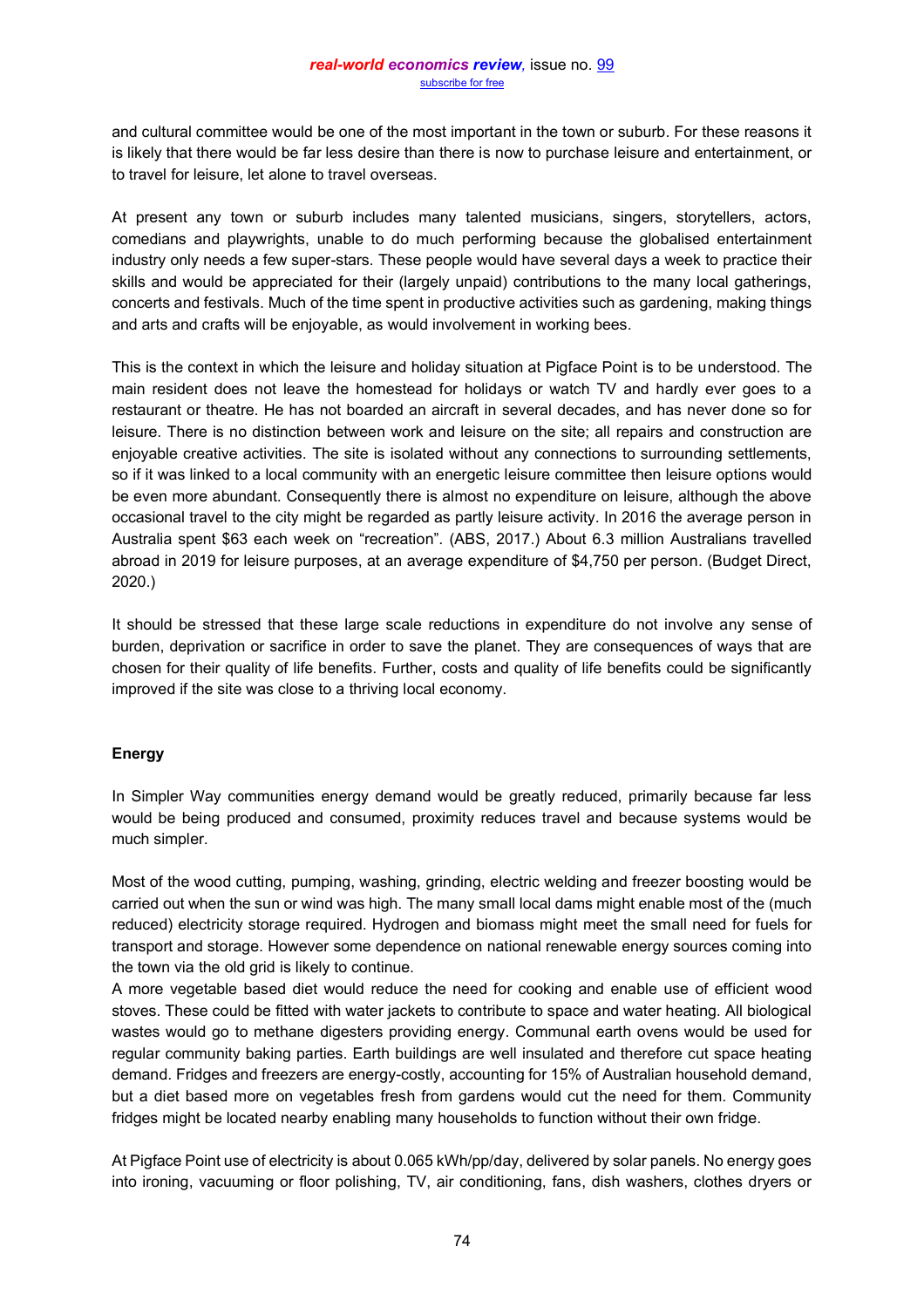other appliances. The small electric fridge uses about 0.43 kWh/pp/d. Washing is via a 70 W car fan motor driving a homemade device. Australian household per capita average electricity consumption is around 7.6 kWh per day, 117 times as high as for the homestead. (Ryan and Parvia, 2016, ABS, 2019, 2021, Living Energy, 2018, ABS 2019,2020.) Note that the national figure does not include the major energy use at the homestead which is water pumping, making up 43%of electricity used. The Australian household expenditure on electricity is around \$2500/y. The Pigface Point expenditure assuming PV panels, batteries etc. and associated lifetimes and replacements, is in the region of \$160/y, that is, around 6% of the national figure.

Fuel for the home-made open fire burning wood collected on the property accounts for around 0.5 kWh/pp/day (burnt in winter but here averaged over the year). Cooking and shower heating account for about 1kWh/pp/d of gas. No heating is used for dish and clothes washing. There would be almost no net carbon emissions, given that if left in the woodland the space-heating firewood would decompose and release as much carbon as the fire releases, to be taken up by subsequent biomass growth. Total household energy use per person equates to 0.994 kWh/pp/d. The Australian total household energy consumption equates to 11 kWh/pp/d, a ratio of 11/1.

#### **Beyond the household: the local economy**

Many of the above low per capita resource consumption rates could be achieved only if unconventional arrangements were in place beyond the household level. For instance very low leisure and holiday expenditures are made possible by development of leisure rich communities, travel to work is reduced by localizing production of goods and services, the need to build and run sewer systems is eliminated by recycling nutrients to nearby soils, which also reduces the national need to produce fertilizers. International trade and internal national transport would be dramatically reduced. Thus the most significant considerations for sustainable development are to do with the design of settlements and regional and economic systems, as distinct from reduced personal lifestyle consumption. These implications are discussed at length in The Simpler Way (Alexander and Rutherford, 2019.) Following are some other central themes.

As noted above, settlements must mostly be small in scale, highly self-sufficient and self-governing, basically cooperative and collectivist and geared to achieving a high quality of life for all despite frugal resource use. Most goods and services must come from within the town or the nearby region. The local economy must have undergone significant degrowth to be steady-state and to be needs-driven, not profit-driven, although a role for the market and private enterprise could remain. (The elimination of all private means of production, as advocated by socialists, is not necessary; see TSW: [The New](https://thesimplerway.info/NEWECONOMY.html)  [Economy.](https://thesimplerway.info/NEWECONOMY.html)) Control of economic and social affairs must be largely in the hands of the community, not centralized state agencies, although there would be a role for these in national coordinating and facilitating etc., focused on enabling thriving local communities. Thus there would be relatively little international trade, industrialization, centralization, urbanization, travel and transport or need for mass production or for the finance industry.

The primary role of the small remnant "state" organisations would be to facilitate and serve the local communities and regions, for instance ensuring that all towns have small industries enabling export into the national economy of some of the items towns cannot provide for themselves. States would provide national systems such as railways, communications and legal systems, but would have little power as all final decisions would be taken at the level of the town assembly. (The Simper Way exemplifies anarchist goals and means. See Trainer 2020c.)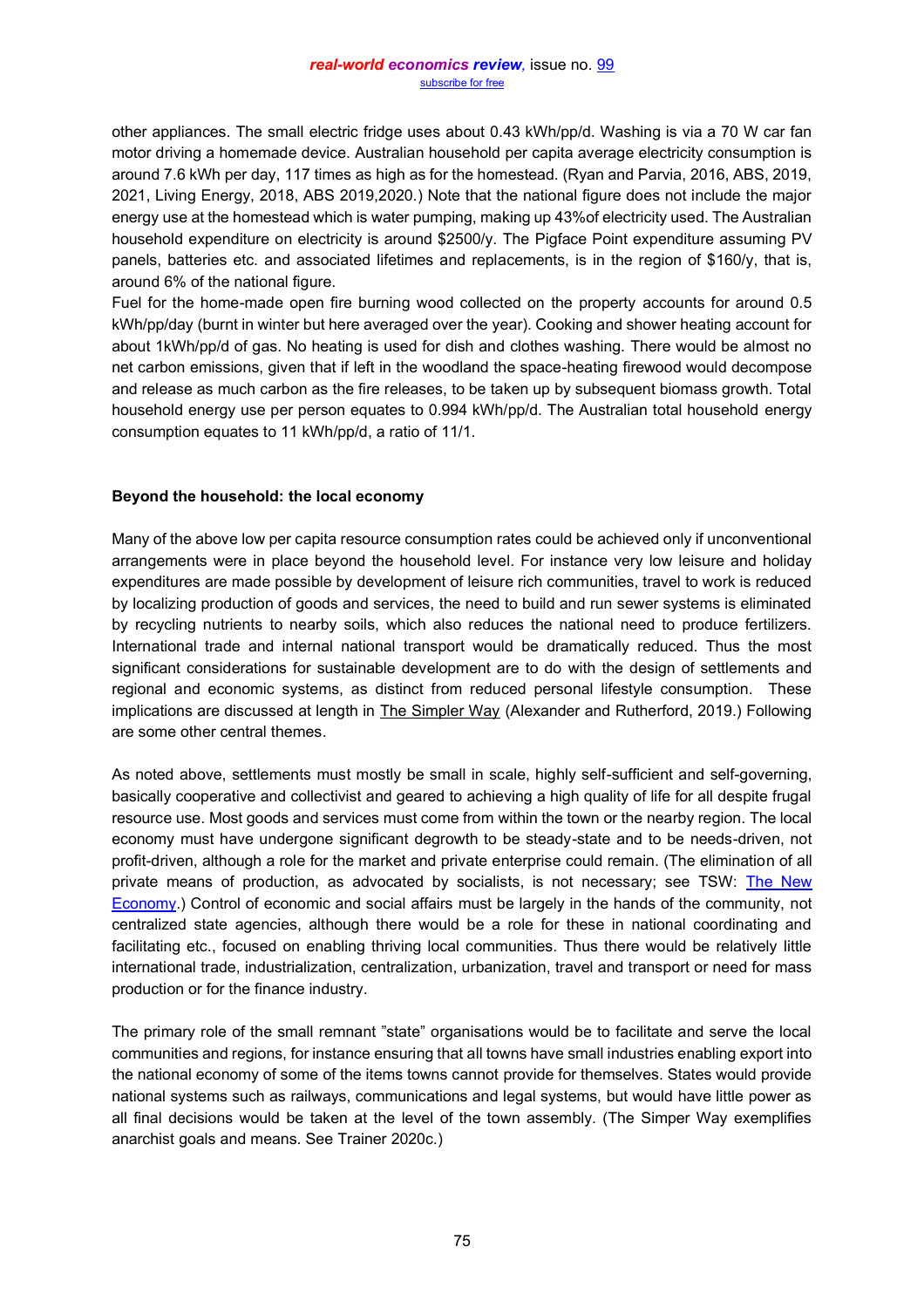These system simplifications would add to the powerful negative multiplier effects on resource and ecological impacts. As noted, at present each new cosmetic put on the market adds to road wear, road accidents, the need for hospital emergency wards, rubbish disposal etc. Thus reducing consumption via simpler lifestyles and systems has a negative multiplier effect eliminating many hidden costs. At the same time the alternative system arrangements bring many benefits, such as eliminating fertilizer, sewage and garbage treatment costs, along with many social benefits such as increased familiarity, cohesion and support.

These kinds of systems constitute no threat to the provision of socially-necessary high tech, modern health care, universities or R and D etc. When the present vast quantity of wasteful, luxurious, unnecessary production is phased out (\$550 billion spent p.a. on advertising alone), it will be possible to greatly increase research into improving technologies and systems that enhance welfare. Because far fewer goods and services will need to be produced far less time and talent will need to go into preparing technocrats and managers, enabling schools and universities to switch from mere training to Educating. (Needless to say many current systems work well and might require little or no change.)

Although not central to this discussion reference might be made to some other savings that could be made by radical change to the economy. At present the resource and dollar costs of almost all goods and services are increased by the profits that flow out to "shareholders". If most production was via small local family farms, firms and co-ops within stable economies these sectors would involve few if any costs of that kind. Such operations would be seen as providing comfortable secure incomes, not as devices enabling accumulation of investable surpluses. There can be no interest paid in a zero growth economy (if more is to be paid back at the end of the year than was borrowed at the start, then in that year the economy must grow), and this would eliminate most of the bloated and parasitic finance industry. It would make sense for most if not all large and complex firms such as steel works, pharmaceuticals and railways to be publicly owned since in a steady state economy they could not accumulate surpluses, and society not investors should be making the decisions. However, it is possible that many large operations could be run by private co-operatives, as in Mondragon, provided that they function according to strict guidelines and monitoring in the interests of the public good.

Thus shifting to radically simpler lifestyles and systems need not raise any significant impediments to the provision of sophisticated and technically complex goods and services.

From the perspective of The Simpler Way, the required structures and functions show that a satisfactory and sustainable society could not be a capitalist society.

A note should be added on another issue not central to the present discussion; i.e., the plausibility of transition to the ways outlined. For instance, how could this decentralized, localised "rural" vision be realized in a world where most people now live in gigantic cities, where luxurious affluent ways are idolized, and where capitalism is deeply entrenched in minds as well as systems. Above all, does not Degrowth mean very large numbers must cease working for wages producing things? This "conundrum" does not even seem to be recognized within the Degrowth community. Trainer (2020c) argues at some length that our society is not capable of solving its biophysical or social problems and that we are accelerating towards a major global breakdown which might be terminal. However, this is opening the way for the emergence of the alternative envisioned above. The crucial point to be emphasized here is that the increasing failure of existing systems to provide will force people towards recognizing that they must try to build local communities based on principles of self-sufficiency, self-government, cooperation and frugality.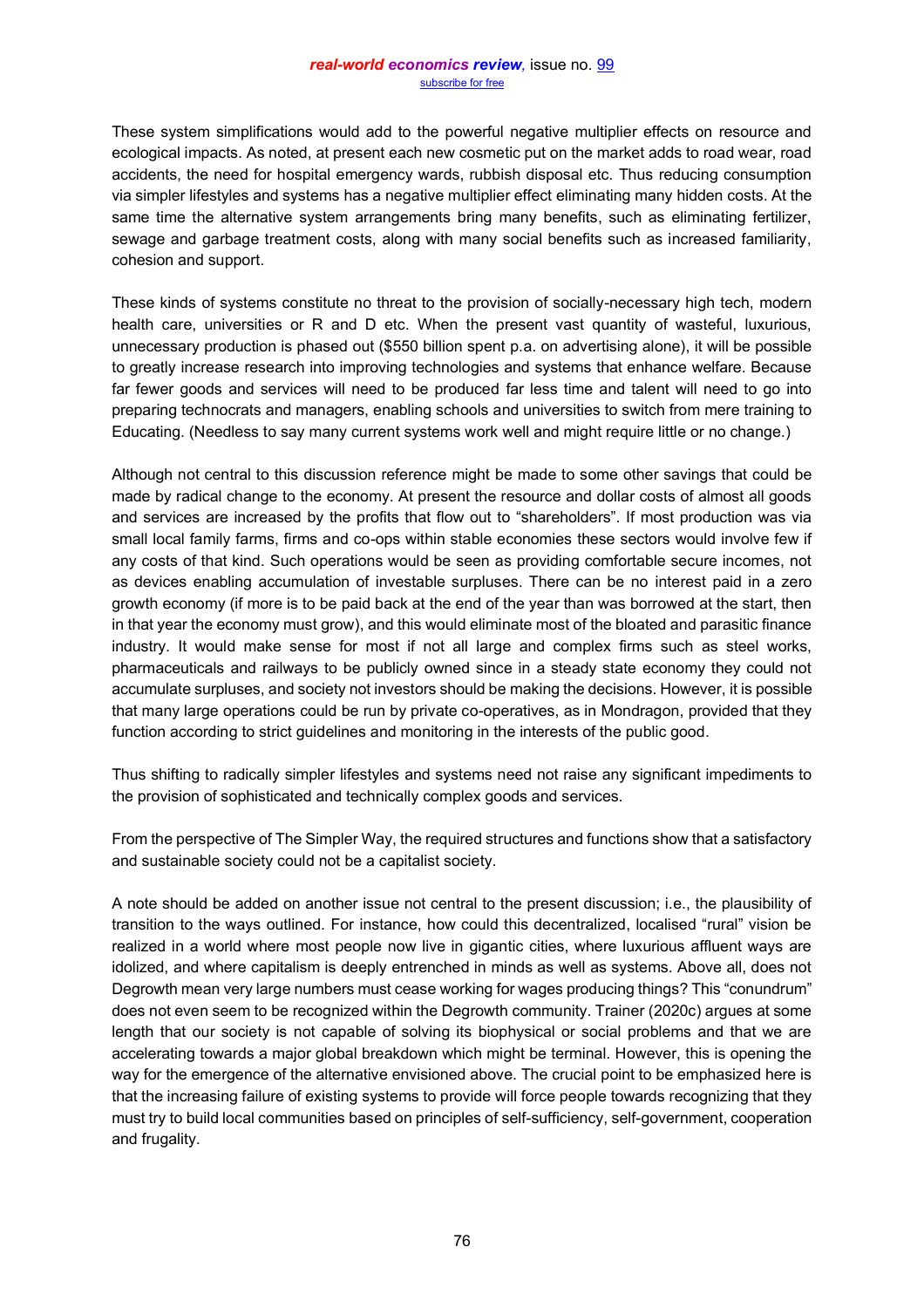# **Conclusion**

The per capita dollar and resource cost reductions indicated above are remarkably large. Compared with national averages they are in the range of, for food expenditure in general potentially 1/30+, household water use volume 1/25, clothing 1/8, housing 1/23 and household energy use 1/11. Travel expenditure is reduced from \$17/pp/d to almost zero, and for IT and leisure expenses the reduction is similar.

It is not being assumed that the frugal ways evident at Pigface Point would be regarded as acceptable in the near future. They might be more "austere" than will become necessary. The point of the foregoing analysis has been to show firstly that very significant reductions on the demand side are necessary for sustainability to be achieved, and secondly that these can be achieved without hardship or abandonment of high tech, by shifting towards the kind of lifestyles and systems evident at Pigface Point and to settlements designed according to Simpler Way principles. It hardly needs to be pointed out that these ways could not be adopted without extreme cultural change from currently predominant world views and values. However it is likely that the increasing difficulties affluent-consumer-capitalist society is running into will be powerfully conducive to such a shift. Hopefully the foregoing discussion has shown that it could be less problematic than might at first be imagined.

It can be argued that the conditions for a high quality of life require little in the way of material consumption. Consider, having adequate food, shelter and clothing, having good health, good family and friends and a pleasant environment, being secure from poverty and violence, living in a supportive community, being free from oppression, struggle and stress, having worthwhile and valued work, having meaning, interests and purpose, being appreciated and respected, having a sense of place or home, and some degree of peace of mind. With the possible exception of health none of these requires more than quite low levels of incomes or material wealth. Many in tribal and peasant societies and in intentional communities live well on very low levels of consumption.

This discussion strengthens the case for seeking solutions to the global predicament in terms of less resource intensive ways, rather than in terms of technical fixes for the damaging consequences of pursuing increasing levels of affluence and economic output. In other words, given the goal of sustainable and just societies, the most likely way to achieve these goals involves recognizing that they must be redefined in terms of simpler lifestyles and systems. Hopefully the foregoing discussion strengthens the case that this path is more feasible than might have been assumed.

# **References**

Alexander, S. and J. Rutherford, (2020), *The Simpler Way*, Simplicity Institute, Melbourne.

ABS (Australian Bureau of Statistics), (2017), *Household Expenditure Survey, Australia: Summary of Results*, 2015-16, 6530.0

ABS (Australian Bureau of Statistics), (2019), *Energy Account, Australia, 2018*, Australian Bureau of Statistic[s.https://www.abs.gov.au/statistics/industry/energy/energy-account-australia/latest](https://www.abs.gov.au/statistics/industry/energy/energy-account-australia/latest-release%23:~:text=Net%20household%20consumption%20was%201,268,costs%20per%20household%20were%20$5,255)[release#:~:text=Net%20household%20consumption%20was%201%2C268,costs%20per%20household%20were](https://www.abs.gov.au/statistics/industry/energy/energy-account-australia/latest-release%23:~:text=Net%20household%20consumption%20was%201,268,costs%20per%20household%20were%20$5,255) [%20%245%2C255](https://www.abs.gov.au/statistics/industry/energy/energy-account-australia/latest-release%23:~:text=Net%20household%20consumption%20was%201,268,costs%20per%20household%20were%20$5,255)

ABS, (Australian Bureau of Statistics), (2021), *Energy Account*, Australia. <https://www.abs.gov.au/statistics/industry/energy/energy-account-australia/latest-release>

ABS, (Australian Bureau of Statistics), (2021a), *Water Use On Australian Farms*. [https://www.abs.gov.au/statistics/industry/agriculture/water-use-australian-farms/latest-](https://www.abs.gov.au/statistics/industry/agriculture/water-use-australian-farms/latest-release%23:~:text=Australian%20farms%20used%20a%20total%20of%208%20million,33%25)%202.3%20million%20megalitres%20of%20groundwater%20(up%206%25))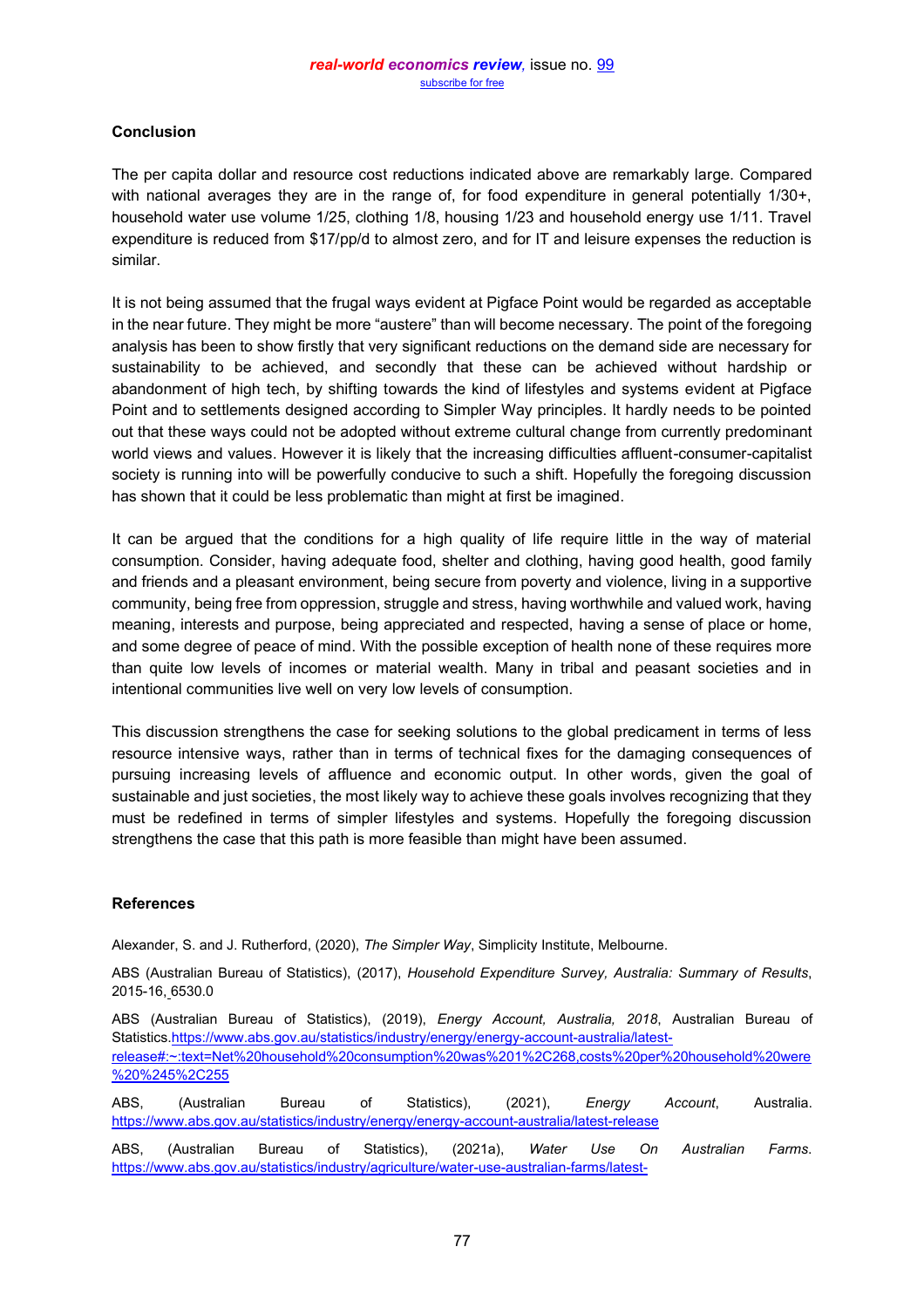[release#:~:text=Australian%20farms%20used%20a%20total%20of%208%20million,33%25%29%202.3%20millio](https://www.abs.gov.au/statistics/industry/agriculture/water-use-australian-farms/latest-release%23:~:text=Australian%20farms%20used%20a%20total%20of%208%20million,33%25)%202.3%20million%20megalitres%20of%20groundwater%20(up%206%25)) [n%20megalitres%20of%20groundwater%20%28up%206%25%29](https://www.abs.gov.au/statistics/industry/agriculture/water-use-australian-farms/latest-release%23:~:text=Australian%20farms%20used%20a%20total%20of%208%20million,33%25)%202.3%20million%20megalitres%20of%20groundwater%20(up%206%25))

ABS (Australian Bureau of Statistics), (2021b), *Building Activity Australia*. Aust. Bureau of Statistics, Canberra[.https://www.abs.gov.au/statistics/industry/building-and-construction/building-activity-australia/latest](https://www.abs.gov.au/statistics/industry/building-and-construction/building-activity-australia/latest-release)[release](https://www.abs.gov.au/statistics/industry/building-and-construction/building-activity-australia/latest-release)

Beck, M., P. Newman, (2016), "Fact Check: does the average Australian family spend up to \$22,000 every year on transport?´, *The Conversation*, August 25. [https://theconversation.com/factcheck-does-the-average-australian](https://theconversation.com/factcheck-does-the-average-australian-family-spend-up-to-22-000-every-year-on-transport-64233)[family-spend-up-to-22-000-every-year-on-transport-64233](https://theconversation.com/factcheck-does-the-average-australian-family-spend-up-to-22-000-every-year-on-transport-64233)

Budget Direct, (2020), *Average Holiday Cost Statistics*,

[https://www.budgetdirect.com.au/travel-insurance/research/average-holiday-cost](https://www.budgetdirect.com.au/travel-insurance/research/average-holiday-cost-statistics.html%23:~:text=When%20it%20comes%20to%20how%20much%20people%20spend,vary%20significantly%20depending%20on%20your%20budget%20and%20destination.)[statistics.html#:~:text=When%20it%20comes%20to%20how%20much%20people%20spend,vary%20significantl](https://www.budgetdirect.com.au/travel-insurance/research/average-holiday-cost-statistics.html%23:~:text=When%20it%20comes%20to%20how%20much%20people%20spend,vary%20significantly%20depending%20on%20your%20budget%20and%20destination.) [y%20depending%20on%20your%20budget%20and%20destination.](https://www.budgetdirect.com.au/travel-insurance/research/average-holiday-cost-statistics.html%23:~:text=When%20it%20comes%20to%20how%20much%20people%20spend,vary%20significantly%20depending%20on%20your%20budget%20and%20destination.)

Blazey, C., (2010), *The Australian Vegetable Garden*, Diggers Seeds, Dromana, Victoria.

Delahunty, E., (2020), "How much does it cost to build a house in 2020?", realestate.com.au. <https://www.realestate.com.au/advice/how-much-does-it-cost-to-build-a-house/>

Edmondson, J. L., (2020), "The hidden potential of urban horticulture", Nature Food,17<sup>th</sup> Mar.

Haberle, H., et al., (2020), "A systematic review of the evidence on decoupling of GDP, resource use and GHG emissions, part II: synthesizing the insights", *Environ, Res. Lett.* 15, 065003

Hickel J. and G. Kallis. (2019), "Is Green Growth Possible?", *New Political Economy*, April. DOI: 10.1080/13563467.2019.1598964

Home Guide, (2021), *How Much Does It Cost to Build a House*? [https://homeguide.com/costs/cost-to-build-a](https://homeguide.com/costs/cost-to-build-a-house%23:~:text=The%20chart%20below%20gives%20cost%20estimates%20to%20build,high-end%20custom%20builds%20at%20$400%20per%20square%20foot)[house#:~:text=The%20chart%20below%20gives%20cost%20estimates%20to%20build,high](https://homeguide.com/costs/cost-to-build-a-house%23:~:text=The%20chart%20below%20gives%20cost%20estimates%20to%20build,high-end%20custom%20builds%20at%20$400%20per%20square%20foot)[end%20custom%20builds%20at%20%24400%20per%20square%20foot.](https://homeguide.com/costs/cost-to-build-a-house%23:~:text=The%20chart%20below%20gives%20cost%20estimates%20to%20build,high-end%20custom%20builds%20at%20$400%20per%20square%20foot)

HomeZene, (2021), What Is The Power Consumption Of Refrigerators? Feb. [https://homezene.com/refrigerator](https://homezene.com/refrigerator-power-consumption)[power-consumption/](https://homezene.com/refrigerator-power-consumption)

Indoor Water Use at Home, (2020), *Water Footprint Calculator*. [https://www.watercalculator.og/footprint/indoor](https://www.watercalculator.og/footprint/indoor-water-use-at-home/)[water-use-at-home/](https://www.watercalculator.og/footprint/indoor-water-use-at-home/)

Institute of Health and Welfare, (2020), *Housing assistance in Australia 2020*, Australian Federal Government. <https://www.aihw.gov.au/reports/hou/320/housing-assistance-in-australia-2020>

[Jacobo](https://abcnews.go.com/author/julia_jacobo), J., (2019), "Teens spend more than 7 hours on screens for entertainment a day: Report", ABC News, 29 October.<https://abcnews.go.com/US/teens-spend-hours-screens-entertainment-day-report/story?id=66607555>

Living Energy, (2018), "How much is the average electricity bill?", *Living Energy*, [https://www.redenergy.com.au/living-energy/smart-homes/how-much-is-the-average-electricity-bill.](https://www.redenergy.com.au/living-energy/smart-homes/how-much-is-the-average-electricity-bill)

Lockyer, J., (2017), "Community, commons, and De-growth at Dancing Rabbit Ecovillage", *Political Ecology*, 24, 519-542.

Mccrindle Research, (2018), *Australia: The digital media nation*. [https://mccrindle.com.au/wp](https://mccrindle.com.au/wp-content/uploads/2018/04/Australia-Digital-Media-Nation_McCrindle-Research.pdf)[content/uploads/2018/04/Australia-Digital-Media-Nation\\_McCrindle-Research.pdf](https://mccrindle.com.au/wp-content/uploads/2018/04/Australia-Digital-Media-Nation_McCrindle-Research.pdf)

Mikey77, (Undated), Instructables Workshop, *Woodworking: Making Wood Projects Without Using Nails, Screws, or Glue*[. https://www.instructables.com/Woodworking-Making-wood-projects-without-using-na/](https://www.instructables.com/Woodworking-Making-wood-projects-without-using-na/)

Milne, G., (2013), *Embodied energy*, Your Home. Australian Government, <https://www.yourhome.gov.au/materials/embodied-energy>

National Poly, (2018), *Calculating Your Family's Water Usage Needs When Buying a Tank.* [https://www.nationalpolyindustries.com.au/2018/06/14/calculating-your-familys-water-usage-needs-when-buying](https://www.nationalpolyindustries.com.au/2018/06/14/calculating-your-familys-water-usage-needs-when-buying-a-tank/)[a-tank/](https://www.nationalpolyindustries.com.au/2018/06/14/calculating-your-familys-water-usage-needs-when-buying-a-tank/)

Parrique, T., J. Bath, F. Briens, and J. Spanenberg, (2019), *Decoupling Debunked. Evidence and arguments against green growth as a sole strategy for sustainability. A study edited by the European Environment Bureau,* EEB, July, Brussels, Belgium.<https://eeb.org/library/decoupling-debunked/>